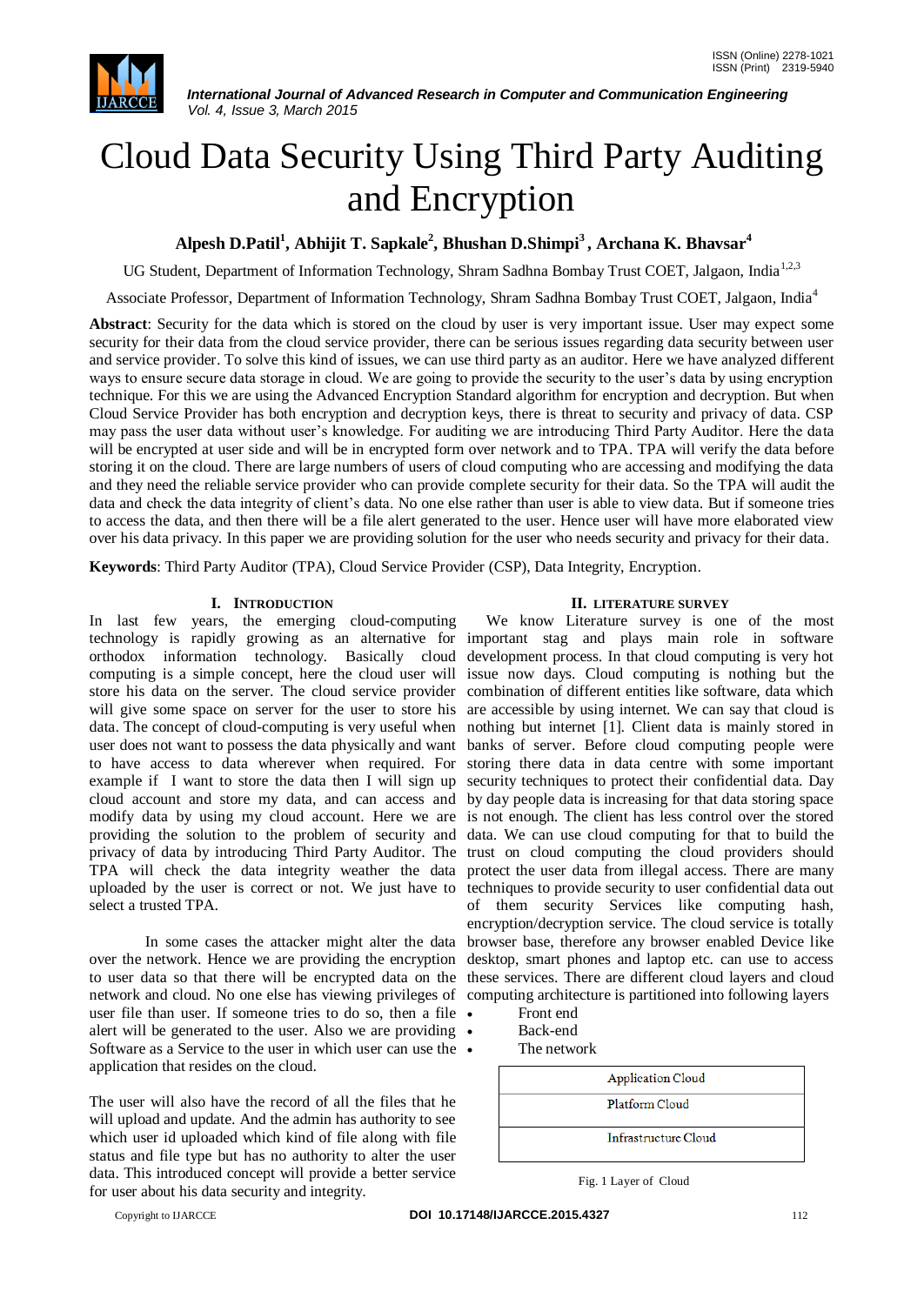

*International Journal of Advanced Research in Computer and Communication Engineering Vol. 4, Issue 3, March 2015*

application that is accessible via browser.

Following are different cloud service models

Software as a Service (SaaS):

In Software as a Service clients use software service provided by cloud provider by using web browser. The Software as a Service is the application layer. The managements of different applications this is the responsibilities of cloud provider.

Platform as a Service (PaaS):

The Platform as a Service is the platform layer. This PasS layer provides a platform for creating application.

Infrastructure as a Service (IaaS):

The Infrastructure as a Service is the Infrastructure layer. No need to purchase or manage physical data centre equipment. The client can deploy and execute his application using this infrastructure.

# *A. Security issues in cloud*

We know there are many security issues related cloud computing. There is big issue about privacy in cloud, because administrator can access data stored in cloud and he can modify this data or access this client data, also administrators can access our data intentionally or unintentionally[3]. Traditional Security or protection techniques need to consider again, with a view to changing a decision for cloud. Security issues in clouds which are of concern to the client and these are classified into, data keep separate from others, confidential data access, recovery, accountability, account control issues, bug exploitation. For different cloud security issues have different types of solutions are available. If you want to provide solution there are solution like you can use more than one cloud provider, treaty between client and cloud provider etc. Also the Cloud Service Provider may pass or delete user data without user's permission. When auditing is done by CSP then privacy of user's data may be compromised.

Now when we introduce the Third Party Auditor, it creates issue whether to trust them or not. Users have the query to resolve the data incontinency and how to trust the TPA. If how user will come to know about it is a problem. TPA and can access it when required. needs to be a trusted party from user side as they are  $\bullet$ responsible for data consistency. Encryption may help in this issue. An encrypted data file will be there to TPA. We can also give least permissions to the TPA for user data. Hence TPA may not cause any manipulation to user data. TPA checks integrity of data on behalf of user[1].

## **III.PROBLEM DEFINITION**

Cloud services increased drastically and with this growth they brought up the problem related to data security and data integrity. The clients are also concerned about the sharing of data with specific addressed group of people. These issues can be solved by encrypting data before storing it on cloud, and sharing the key to decrypt it. But this becomes more tedious for client to share data in this way by storing data and later keys for sharing. Also same storage cloud provider providing the service for secured

This client communicates with cloud data by using an sharing, hashing, encryption/decryption, can have use of both services for maintenance, hence the information might be compromised by the cloud service provider. This violates the privacy expectations of clients. Also if the cloud service provider has the work of encryption and decryption then it slows down the process and adds time to the completion of process.

> Hence a third party can be involved which will be dedicated to the auditing process only, without having any kind off access to the data. This solves the issue of data integrity. And encryption service can be implemented through Advanced Encryption Standard algorithm. For the cloud service provider's perspective, we can add the alerts for file update so that user won't deny it. Also the data could be shared by to some addressable group of people.

## **IV.IMPLEMENTATION**

Implementation involves turning the theoretical design into a practical system. Hence it is considered as an important stage for success of project. Concepts in the design phase are interpreted to produce a working model. The implementation stage constitutes proper planning, thorough investigation of the existing system and it's constraints on implementation, designing of methods to achieve the required output. As shown in figure 2, TPA will be an intermediate between user and CSP.



## *A. Data Storage Service System*

In this module, we considered FOUR entities to store the data in secure manner:

• Data owner (DO)

TPA become intruder and delete or pass user data, then Data owner has ample of data to be stored on the cloud

Cloud service provider (CSP)

CSP has enough memory storage space that he provides to store data owner's data,. CSP also have computation resources and applications that manipulate data.

Third party auditor (TPA)

TPA has capabilities to manage or monitor – outsourced data under the delegation of data owner.

Granted applications (GA)

GA is applications that may reside inside or outside cloud to perform data manipulation. These applications are also used to provide services to user.

User uploads the file where it is encrypted before going over the network. This reduces the risk of data theft on network breach. The file in encrypted format is not uploaded to the cloud directly; it is forwarded to the TPA system for verification. Until and unless TPA verifies the file, user does not see the upload status.

Copyright to IJARCCE **DOI 10.17148/IJARCCE.2015.4327** 113